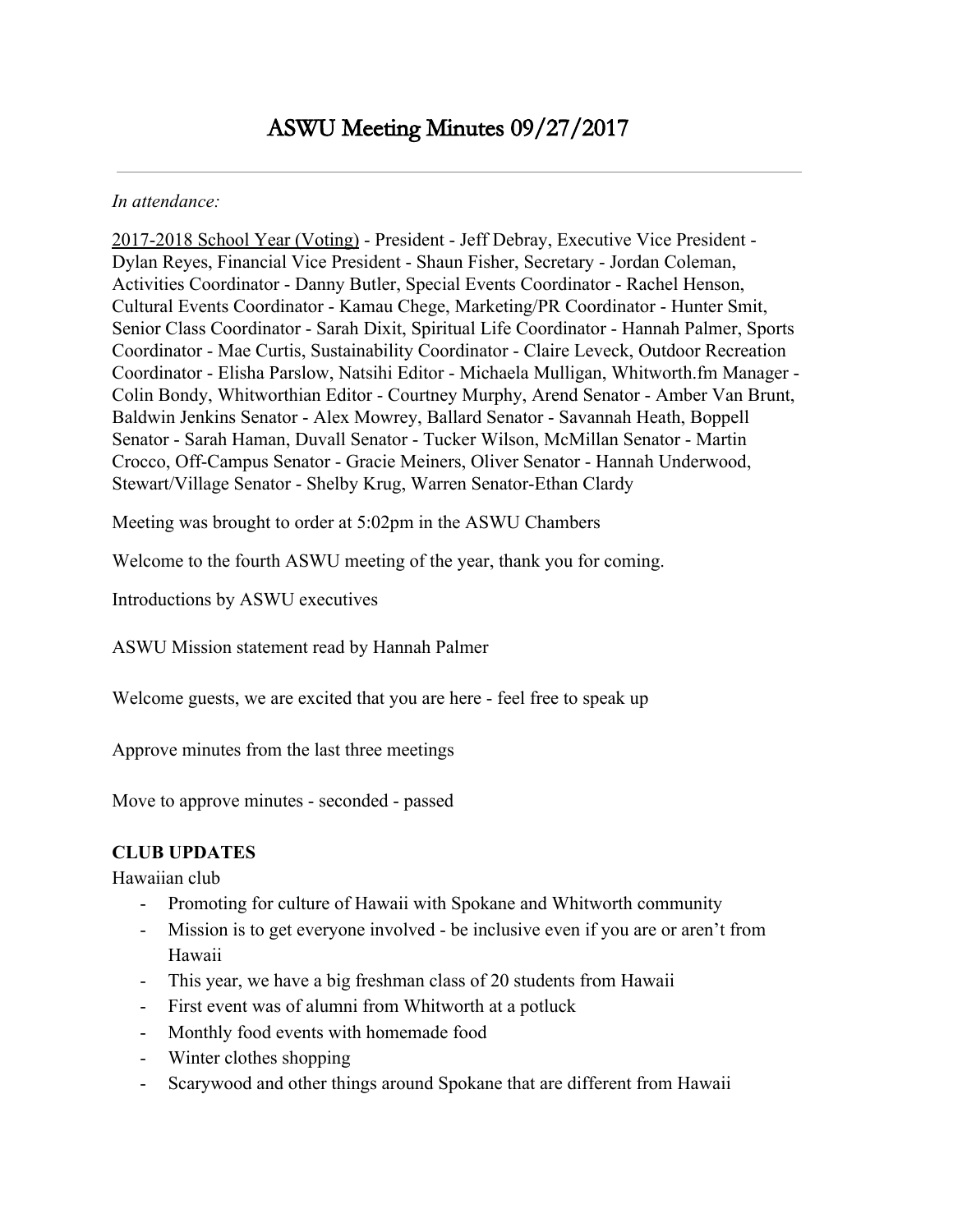- Interested in community service activities and getting involved
- Encourage everyone to attend to share our traditions
- One big event every spring: luau
- Club to inform about polynesian cultures all in Hawaii

# **GUEST SPEAKER**

## Greg Orwig

VP of Admissions and Financial Aid

- How many here are first year, sophomores, juniors, and seniors?
- Big picture: This is by far the most competitive admissions landscape that Whitworth has had in decades
- Declining amount of high school graduates, lack of enrollment at Whitworth
- Who do you think is our number one cross admit school? UW
- Most academic selective 4 year school
- I think we have an excellent academic product to offer
- This year we were aiming for 600 freshmen and only received 504 students, disappointed
- We were aiming 90 new transfer students and we enrolled 85
- We did a survey of all students that were admitted to WU this fall and asked them what was important to their college decision, where else were you admitted, etc.. and compared students that came to Whitworth and those who went somewhere else
	- Most important factor was the net price that they had to pay out of pocket
	- Rated Whitworth as dead last on the survey for financial aid

Significant decline in students who visited

- Coming out with our applications earlier to try and get students to apply earlier
- Visits only when they are admitted

What can you do a students?

- The warmth and friendliness is very different at Whitworth than at other schools
- Continue being welcoming
- Our office depends a ton on tour guides and hosts
- Peer to peer contact is super powerful way to help students make good and informed decisions about campus

If you know people who would thrive at Whitworth, don't count on us to reach out

- Reach out to them yourselves and help them become aware of Whitworth

# **FINANCIAL VP UPDATES**

### **Shawn Fisher**

Requisitions went through past committee this Sunday